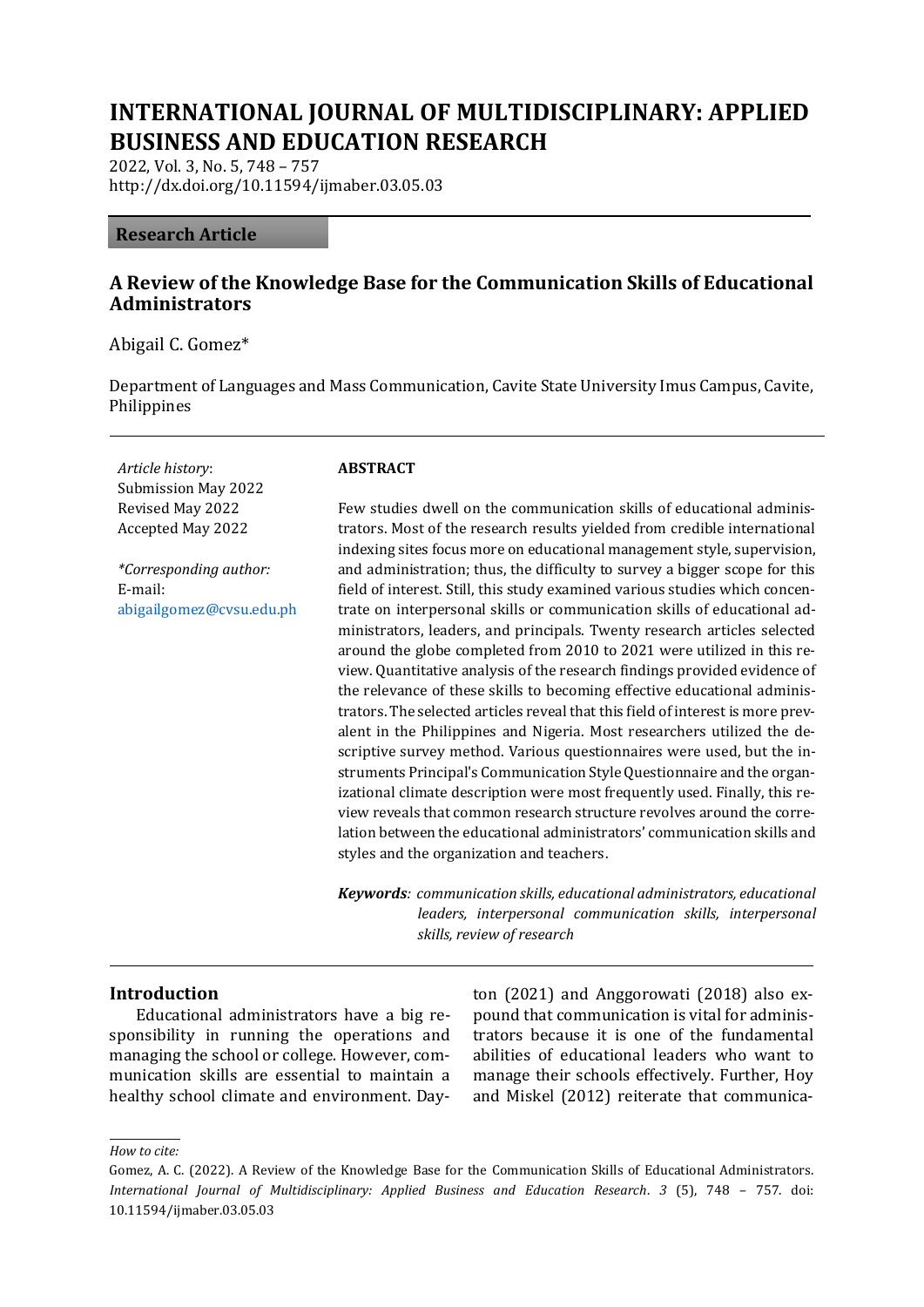tion skills are very powerful tools for an effective school administrator, but then, four caveats must always be critically observed before concluding that it is always the key to all educational problems: 1. communication is hard to be separated from other educational management processes such as deciding, motivating, and leading; 2. not all school problems arise from miscommunication; 3. communication can hide and solve problems; and that 4. communication always suggests action.

Considering these caveats, Sindhu (2012) stipulates that to become effective school managers, four basic communication skills such as listening, assertiveness, resolving conflict, and solving problems must be developed, and training programs must be able to infuse them. Being part of the Key Result Area (KRA) of a school manager, communication plays a vital role in staff development. New Zealand's Ministry of Education (2021) noted that the effective communication emphasizes what principals need to influence directly and indirectly.

Seemingly, communication is acknowledged as a significant area of practice; however, it has received little attention in the studies pertaining to school administration. Kowalski, Petersen, and Fusarelli (2007) think about how important communication is for school administrators. They suggest that successful communication is connected to effective reform, and they explore communication in public relations, school reform, organizational improvement, and cultural change.

Searching for this field of interest in various indexing sites was difficult since search results per journal yielded only 0 to a few research articles. This study aims to review various studies that deal with educational leaders' communication skills. To fully understand the scope of research being conducted, the following objectives are deemed to be attained:

- 1. describe the volume and geographical distribution of the selected studies;
- 2. describe the intellectual structure on the communication skills of educational administrators; and
- 3. develop an intellectual structure of how the studies evolved over the years.

This study's framework is patterned after Hallinger and Suriyankietkaew's (2018) concept that scientific literature mapping includes: size, time, space, and composition, where size describes the frequency of the amount of knowledge gathered, time as the research evolution in terms of publication per discipline, space which indicates the geographical locations of publications, and composition which describes the intellectual structure of a knowledge base. These stated dimensions provide the researcher with a guide to analyzing the works of literature gathered.

Among the four, the intellectual structure will significantly influence the development of solid research. Therefore, this review will highlight the topics and research designs covered by this body of knowledge.

# **Methods**

This current study employs a simple review method of literature to fulfill the objectives. This bibliometric approach allows an improved comprehension of the knowledge base and an accurate technique for author citation analysis. In collecting the data, it is equally important to do the following procedures such as 1. identification of the sources; 2. extraction of data ; 3. data analysis using bibliometric methods; and 4. interpretation and visualization according to research results.

There are no specific participants involved in this study. However, there are 20 research articles selected for review and analysis.

| <b>IDENTIFICATION</b> | Documents screened during initial Scopus search | 433 Journals |
|-----------------------|-------------------------------------------------|--------------|
|                       | Inclusion Criteria:                             |              |
|                       | Scopus-indexed                                  |              |
|                       | <b>Education Journals</b>                       |              |
|                       | Education-related journals (multidisciplinary)  |              |
|                       | Communication                                   |              |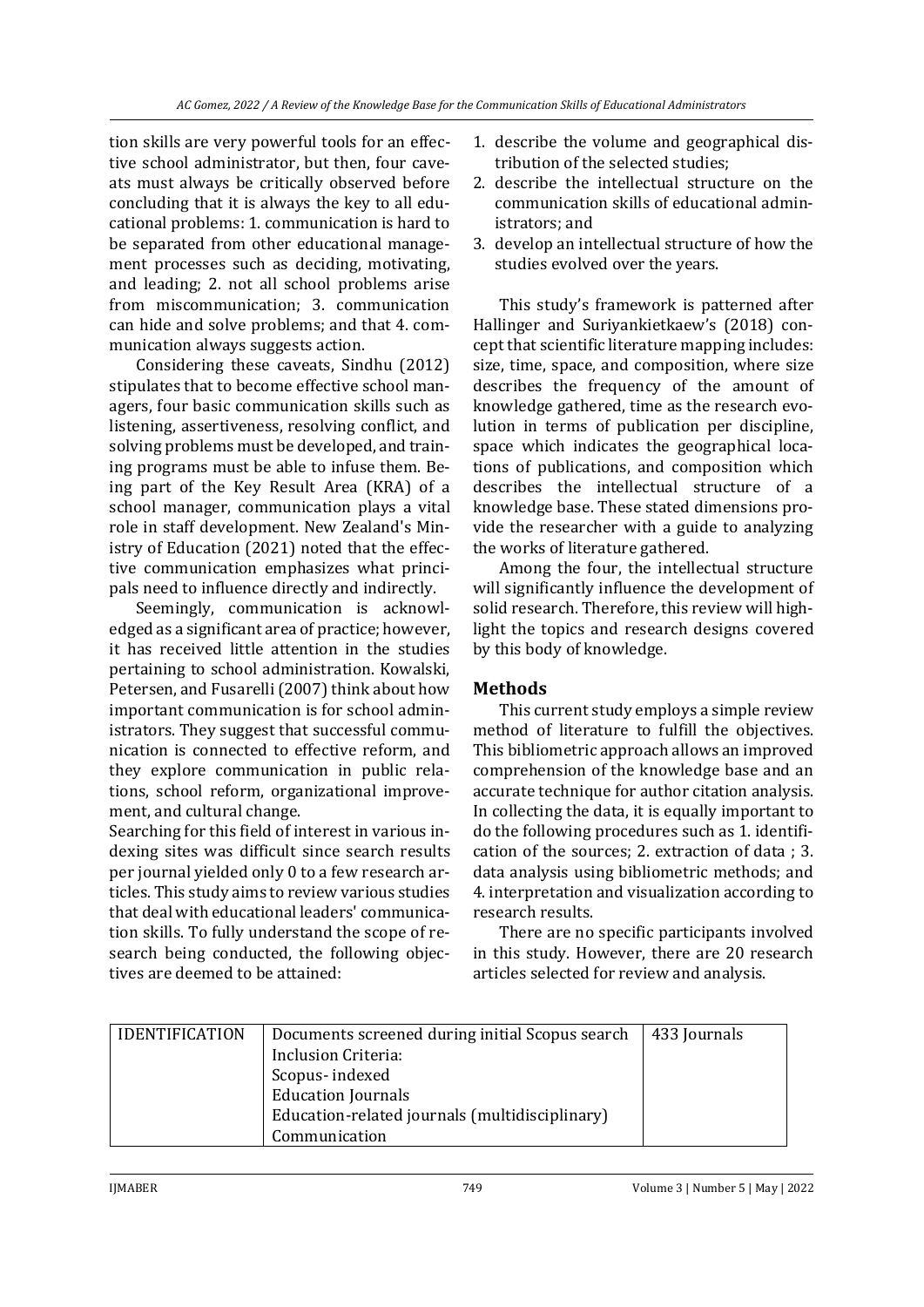| <b>SCREENING</b>   | Total documents screened from Scopus                 | 84 Journals    |
|--------------------|------------------------------------------------------|----------------|
|                    | Inclusion Criteria:                                  |                |
|                    | Open Access Journals                                 |                |
|                    | Journals, Conference proceedings                     |                |
|                    | Exclusion Criteria:                                  |                |
|                    | Citescore highest Quartile: 2 <sup>nd</sup> Quartile |                |
|                    | No minimum documents                                 |                |
| <b>ELIGIBILITY</b> | Document abstracts assessed for eligibility          | 1,332 articles |
|                    | Inclusion Criteria                                   |                |
|                    | Open Access                                          |                |
|                    | Published between 2017-2021                          |                |
|                    | Written in English                                   |                |
| <b>INCLUDED</b>    | Documents included in the bibliometric review        | 20 articles    |
|                    | Published between 2010-2021                          |                |
|                    | Scopus and Google Scholar Search                     |                |

*Figure 1. Schematic diagram of data search and retrieval*

Figure 1 shows how data was searched and retrieved. However, Scopus only counts for a four-year timeframe. "COMMUNICATION SKILLS", "INTERPERSONAL SKILLS", "EDUCA-TIONAL ADMINISTRATORS", "EDUCATIONAL LEADERS", queries unfortunately, yielded 0 result from Scopus. Utilizing another set of search queries under the subject and keyword entries and adding up another search engine, the researcher extracted 20 articles from various journals

## **Results and Discussion** *Describe the volume and geographical distribution of the selected studies*

The search string query "COMMUNICA-TION" and "EDUCATION" provided significant results from Scopus advanced search feature; thus, the following journals rank with the greatest number of articles published in four years.

*Table 1. Top ten journals publishing research on communication and educational administration ranked according to number of articles*

| Rank | Journal                                                   | Documents from 2017-2020 |
|------|-----------------------------------------------------------|--------------------------|
| 1    | Journal of Further and Higher Education                   | 356                      |
| ר    | Asia-Pacific Education Researcher                         | 178                      |
| 3    | International Journal of Research and Method in Education | 142                      |
| 4    | Research in Learning Technology                           | 133                      |
| 5    | <b>Elementary School Journal</b>                          | 106                      |
| 6    | Journal of Adventure Education and Outdoor Learning       | 103                      |
|      | E-Learning                                                | 94                       |
| 8    | American Journal of Distance Education                    | 83                       |
| 9    | Australian Journal of Education                           | 70                       |
| 10   | Journal of Digital Learning in Teacher Education          | 67                       |
|      |                                                           | 1,332                    |

Table 1 shows that the Journal of Further and Higher Education had the most published articles, with 356 documents. The journal with the least number of published articles is the Journal of Digital Learning in Teacher Education.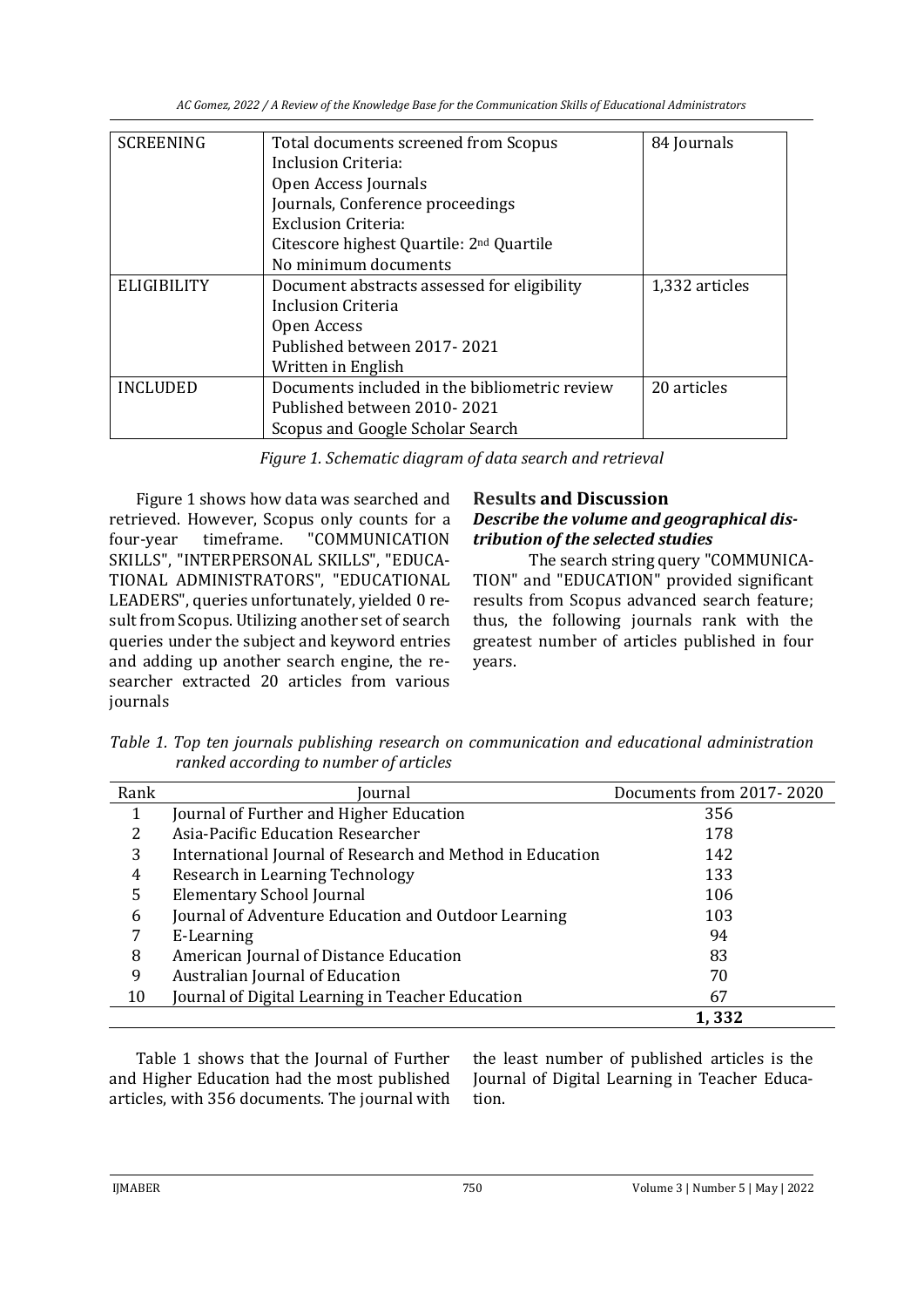| Rank | Journal                                 | Cite  | Highest    | Citations from | % Cited |
|------|-----------------------------------------|-------|------------|----------------|---------|
|      |                                         |       |            |                |         |
|      |                                         | Score | Percentile | 2017 to 2020   |         |
| 1    | Journal of Further and Higher Education | 2.6   | 74%        | 926            | 71      |
| 2    | Asia-Pacific Education Researcher       | 2.4   | 71%        | 421            | 74      |
| 3    | International Journal of Research and   | 2.5   | 73%        | 359            | 77      |
|      | Method in Education                     |       |            |                |         |
| 4    | Research in Learning Technology         | 2.6   | 74%        | 350            | 62      |
| 5    | <b>Elementary School Journal</b>        | 2.6   | 73%        | 273            | 63      |
| 6    | Journal of Adventure Education and      | 2.6   | 74%        | 269            | 76      |
|      | <b>Outdoor Learning</b>                 |       |            |                |         |
| 7    | E-Learning                              | 2.5   | 72%        | 232            | 63      |
| 8    | American Journal of Distance Education  | 2.5   | 72%        | 205            | 65      |
| 9    | Journal of Digital Learning in Teacher  | 2.6   | 74%        | 176            | 66      |
|      | Education                               |       |            |                |         |
| 10   | Australian Journal of Education         | 2.5   | 72%        | 172            | 66      |

*Table 2. Top ten journals publishing literature on communication and educational administration ranked by number of citations*

Table 2 shows that the Journal of Further and Higher Education still ranks first in the number of research articles published and citations, which reached 926 articles from 2017 to 2020. Despite ranking 9th in the number of research articles published, the Australian

Journal of Education ranked tenth in the number of citations which summed up to 172 for four years.

The following are the twenty research articles selected for this review, including their journal and year of publication.

*Table 3. The final list of articles reviewed represented by the authors, the journal where articles had been published, and the year of publication*

| Title #                                                                  | <b>Authors</b>                                                                          | Journal                                                                     | Year |
|--------------------------------------------------------------------------|-----------------------------------------------------------------------------------------|-----------------------------------------------------------------------------|------|
| Title #1: The influence of principals'<br>communication styles Nigeria   | Okechukwu, J. N. &<br>Oputa, N. S. (2021)                                               | COOU Journal of<br><b>Educational Research</b>                              | 2021 |
| Title #2: Qualities of leadership<br>school heads                        | Dargantes, M. (2020)                                                                    | <b>SMCC Higher Education</b><br>Journal                                     | 2020 |
| Title # 3: School administrators'<br>communication skills                | Durnali, M. Akbasli,<br>S., Dis, O. (2020).                                             | i.e., Inquiry in Education                                                  | 2020 |
| Title #4: Managing principals' com-<br>munication styles                 | Nwabueze, I. E., &<br>Ngozi, O. A. (2020)                                               | British International Jour-<br>nal of Education and<br>Social Sciences      | 2020 |
| Title # 5: Principals' communication<br>skills and motivation            | Ayoro, R. A. &<br>Onyeike, V. (2020)                                                    | International Journal of<br>Innovative Psychology &<br>Social Development   | 2020 |
| Title # 6: Relationship between prin-<br>cipals' communication style     | 00, T. N. & Wai, H. H.<br>(2020)                                                        | Journal of Education and<br><b>Human Resources</b>                          | 2020 |
| Title #7: Principals' communication<br>styles                            | Okotoni, C. A. &<br>Akinwale, A. S.<br>(2019)                                           | British Journal of<br>Education                                             | 2019 |
| Title #8: The relationship between<br>principal's<br>communication style | Sapian, N.R.B., Abdul-<br>lah, R. B. B., Ghani, M.<br>F. B., Abdullah, Z., & I.<br>M.B. | <b>Advances in Social</b><br>Science, Education, and<br>Humanities Research | 2019 |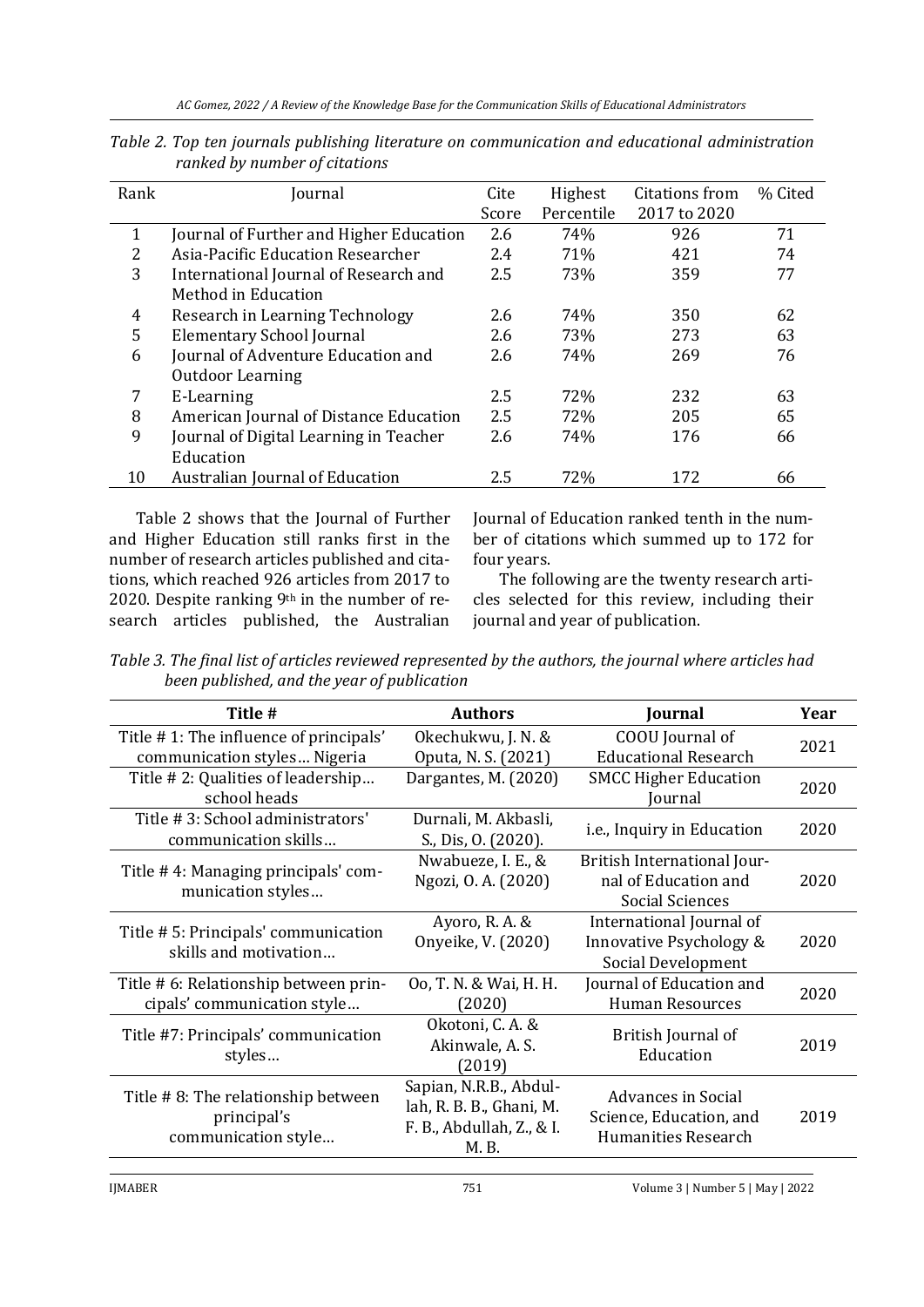**Title # Authors Journal Year** Title # 9: An evaluation of school directors'...<br>rectors'... Taspinar, F. (2019). Contemporary Educational Researches Journal 2019 Title # 10: Leadership styles and communication skills… Udin U., Handayani S., Yuniawan A. and Rahardja E. (2019) Organizations and Markets in Emerging Economies 2019 Title # 11: The school administrators as speakers...<br>tors as speakers...<br>cabradilla, J. (2018) Tin-aw 2018 Title # 12: Communication styles and practices… Naypa, S., Sy, M., Coming, F. (2018) Sci. Int. (Lahore) Science International 2018 Title # 13: Influences of administrators' leadership and communication skills… Matolo, M. (2017). IASPER Interdisciplinary Research journal 2017 Title # 14: Principals' communication styles… Ibrahim, A. (2017) International Journal of Research Studies in Education 2017 Title # 15: Interpersonal, leadership, and supervisory skills… Tampan, I. S. (2016). SMCC Higher Education Journal <sup>2016</sup> Title # 16: Communication behaviors of principals… Tyler, D. (2016) Creighton Journal of Interdisciplinary Leadership 2016 Title # 17: School managers' interpersonal communication skills… Sabanci, A., Sahin, A., Sonmez, M. A., Yilmaz, O. (2016) International Journal of Academic Research in Business and Social Sciences 2016 Title # 18: Leaders' communication pattern… Fashiku, C. O. (2016) International Journal of Educational Leadership and Management 2016 Title # 19: Effective communication… Habaci, I., Celik, E. E., Habaci, M., Adigüzelli, F., Kurt, S. (2013) US-China Education nna Education<br>Review 2013 Title # 20: Leadership = communication?... de Vries, R., Bakker-Pieper, A., Oostenveld, W. (2010) Journal of Business and at of Business and 2010<br>Psychology

*AC Gomez, 2022 / A Review of the Knowledge Base for the Communication Skills of Educational Administrators*

*Table 4. Frequency percentage distribution of the selected studies according to the year of publication*

| <b>Year of Publication</b> | Frequency | Percentage |
|----------------------------|-----------|------------|
| 2021                       |           | 5%         |
| 2020                       | 5         | 25%        |
| 2019                       | 4         | 20%        |
| 2018                       |           | 10%        |
| 2017                       |           | 10%        |
| 2016                       | 4         | 20%        |
| 2013                       |           | 5%         |
| 2010                       |           | 5%         |
| <b>TOTAL</b>               | 20        | 100%       |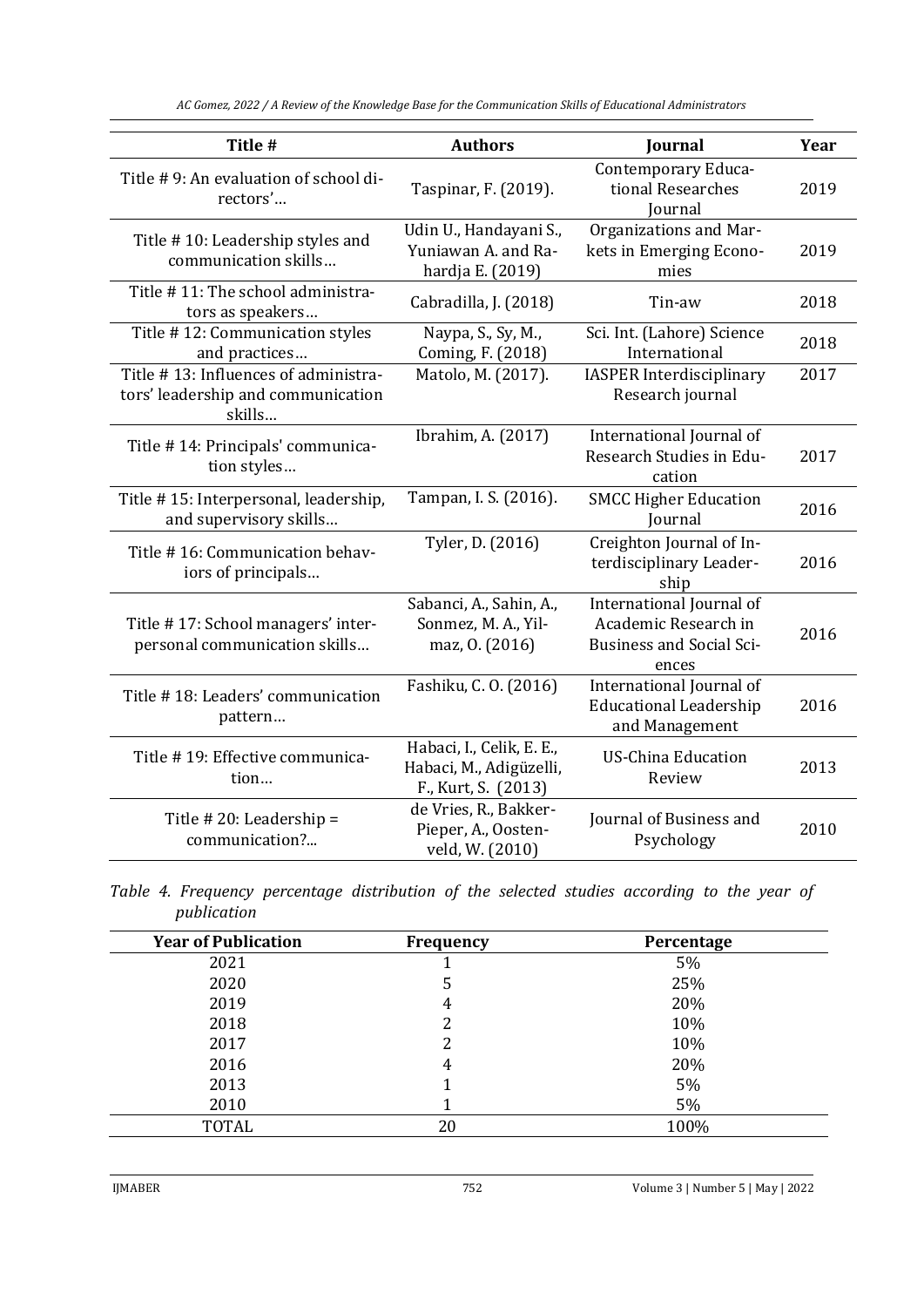Table 4 shows that among the selected studies, 25 percent were published in 2020, which signifies a growth in the research articles concerning the communication skills of educational administrators. Twenty percent had been published in the years 2019 and 2016. The oldest selected study was published in 2010.

| <b>Title</b>                                                                    | <b>Geographical Location</b>    |
|---------------------------------------------------------------------------------|---------------------------------|
| Title #1: The influence of principals' communication styles Nigeria             | Nigeria                         |
| Title #2: Qualities of leadership school heads                                  | Philippines                     |
| Title #3: School administrators' communication skills                           | Turkey                          |
| Title #4: Managing principals' communication styles                             | Nigeria                         |
| Title # 5: Principals' communication skills and motivation                      | Nigeria                         |
| Title # 6: Relationship between principals' communication style                 | Malaysia                        |
| Title #7: Principals' communication styles                                      | Nigeria                         |
| Title #8: The relationship between principal's<br>communication style           | <b>Burma</b>                    |
| Title #9: An evaluation of school directors'                                    | Turkey                          |
| Title #10: Leadership styles and communication skills                           | Indonesia                       |
| Title #11: The school administrators as speakers                                | Philippines                     |
| Title #12: Communication styles and practices                                   | Philippines                     |
| Title #13: Influences of administrators' leadership and<br>communication skills | Philippines                     |
| Title #14: Principals' communication styles                                     | <b>United Arab Emirates</b>     |
| Title #15: Interpersonal, leadership, and supervisory skills                    | Philippines                     |
| Title #16: Communication behaviors of principals                                | <b>United States of America</b> |
| Title #17: School managers' interpersonal communication skills                  | Turkey                          |
| Title #18: Leaders' communication pattern                                       | Nigeria                         |
| Title #19: Effective communication                                              | Turkey                          |
| Title # 20: Leadership = communication?                                         | Netherlands                     |

*Table 5. List of titles and their geographical location*



*Figure 2. Geographic locations of the selected studies*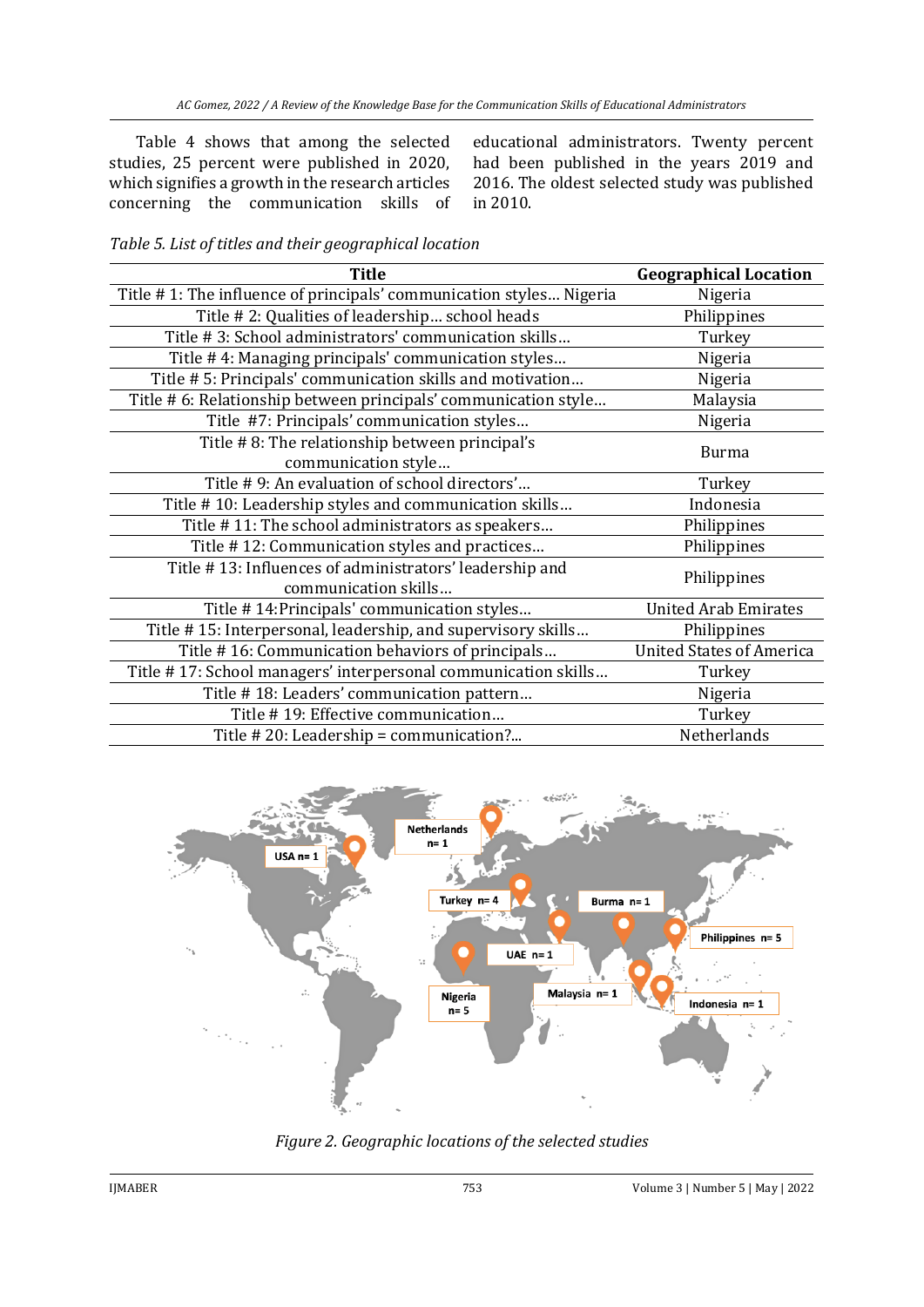Figure 2 shows the nine pins in the world map which reflects the various locations where studies on the communication skills of educational administrators had been conducted. Noticeably, more pins are visible on the east coast

and a few on the west. However, frequency also matters. The Philippines and Nigeria registered five published research articles from 2010 to 2021. Turkey had four published articles, and the rest of the countries had one.

# *Describe the intellectual structure on the communication skills of educational administrators.*

| <b>Design</b>      | <b>Frequency</b> | Percentage |
|--------------------|------------------|------------|
| Descriptive-survey | 13               | 65%        |
| Phenomenological   |                  | 5%         |
| Correlational      |                  | 10%        |
| Qualitative        |                  | 10%        |
| Explanatory        |                  | 5%         |
| Mixed Methods      |                  | 5%         |
| <b>TOTAL</b>       | 20               | 100%       |

*Table 6. Frequency percentage distribution of the research designs*

Table 6 shows that among twenty research articles selected between 2010 and 2021, 65 percent or 13 articles utilized a descriptive research design, specifically the survey method where questionnaires had been disseminated to the participants and were treated using descriptive statistics. Ten percent or two articles used the correlational design, which studies the

relationship between two variables. In this case, the relationship between variables such as communication skills and educational management of the administrators. Ten percent or two articles used qualitative design through interviews and focus group discussions with the participants.

*Table 7. List of instruments used and proponents or authors measuring communication skills*

| Instrument                                                                           | Proponent/s                                                               |
|--------------------------------------------------------------------------------------|---------------------------------------------------------------------------|
| <b>Communication Skills Scale</b>                                                    | Wiemann cited by Durnali, M Akbasli,<br>S., Dis, O. (2020)                |
| Principals' Communication Styles Questionnaire<br>(PCSQ)                             | Meyer et al., cited by Okotoni Okotoni, C.<br>A. & Akinwale, A. S. (2019) |
| Managing Principals' Communication Styles                                            | Nwabueze, I. E., & Ngozi, O. A. (2020)                                    |
| <b>Communication Skills and Motivation Scale</b>                                     | Not mentioned in the abstract                                             |
| <b>Interpersonal Communication Skills Questionnaire</b>                              | Not mentioned in the abstract                                             |
| <b>Lexical SCS</b>                                                                   | de Vries et al. (2009)                                                    |
| <b>Styles</b><br>Communication<br>Descriptive<br>Provosts'<br>Questionnaire" (PCSDS) | Not mentioned in the abstract                                             |

Table 7 discloses that among the selected twenty research articles, there were seven instruments adapted, adopted, and self-made by the proponents. The Principal's Communication Style was used in three studies among these instruments. Emerging from these instruments are the two topics of communication styles and communication skills.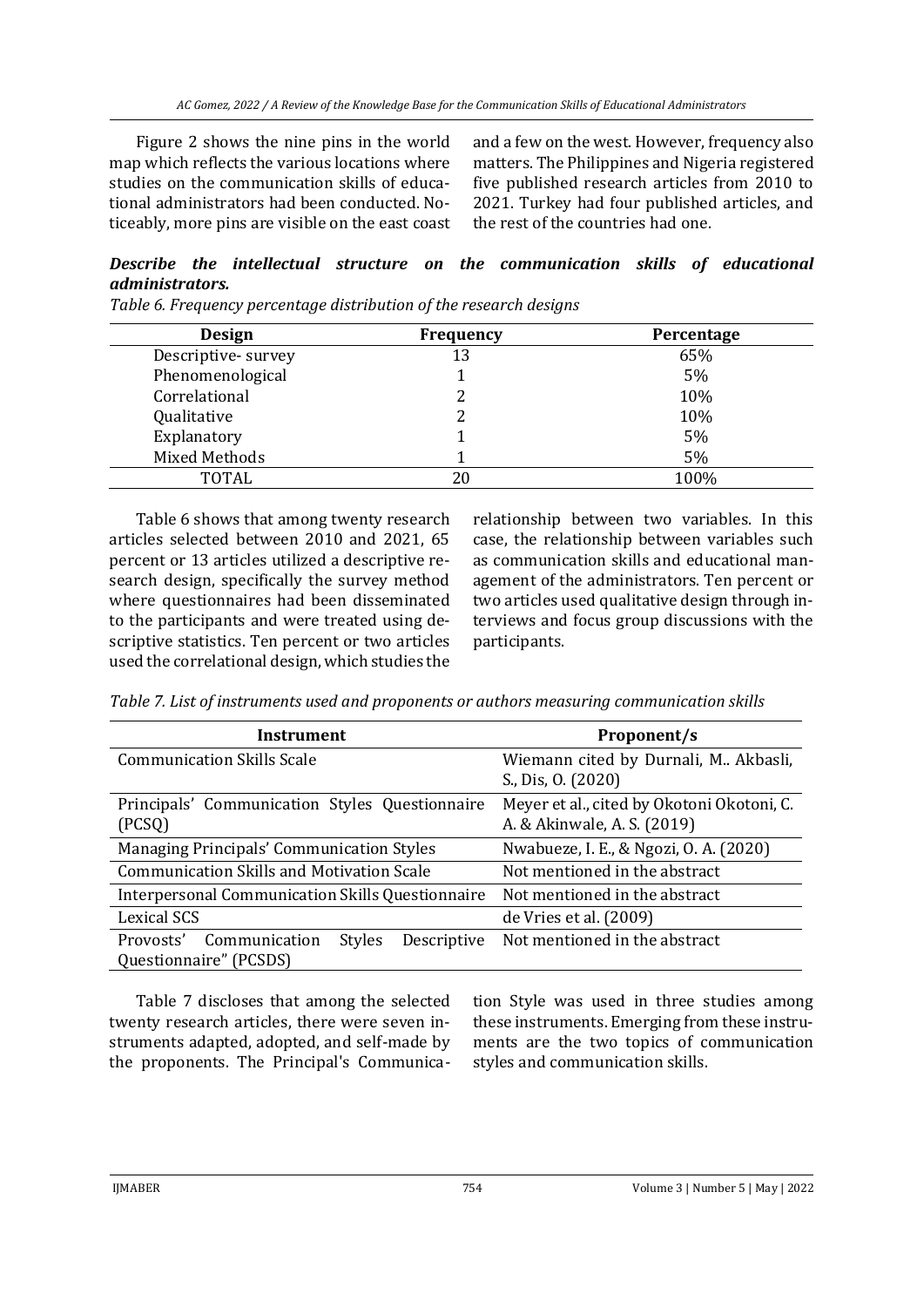| Instrument                                       | Proponent/s                                                                                                    |  |
|--------------------------------------------------|----------------------------------------------------------------------------------------------------------------|--|
| Organizational Silence Scale                     | Kahveci and Demirtas cited by Durnali, M Ak-<br>basli, S., Dis, O. (2020)                                      |  |
| Teachers' Job Commitment Questionnaire<br>(TJCQ) | Mowday et al., cited by Okotoni Okotoni, C. A.<br>& Akinwale, A. S. (2019)                                     |  |
| Organizational Climate Description               | Hoy et al. cited by Sapian, N.R.B., Abdullah, R.<br>B. B., Ghani, M. F. B., Abdullah, Z., & I. M. B.<br>(2019) |  |
| Administrative Effectiveness Questionnaire       | Not mentioned in the abstract                                                                                  |  |
| Teachers' Productivity Scale (TPS)               | Not mentioned in the abstract                                                                                  |  |
| Description<br>Organizational<br>Climate         | Hoy et al. cited by Oo, T. N. & Wai, H. H. (2020)                                                              |  |
| Questionnaire for Secondary School               |                                                                                                                |  |
| Effectiveness<br>Teachers'<br>Descriptive        | Not mentioned in the abstract                                                                                  |  |
| Questionnaire                                    |                                                                                                                |  |

*Table 8. List of additional instruments as another variable in the research articles*

Table 8 presents the other variables in the education sector where communication skills are related. Among the twenty research articles organizational climate description questionnaire was utilized twice. Other areas would be organizational silence, teachers' productivity, effectiveness, and job commitment.

## *Develop an intellectual structure of how the studies evolved over the years.*

With the results shown in Tables 7 and 8, the researcher determined that the intellectual structure has evolved throughout the years.



*Figure 3. Intellectual structure of how the studies evolved over the years: Educational administrators' communication skills and styles affect the organization and teachers*

Figure 3 presents the structure of how the studies on the communication skills of educational administrators were structured intellectually. From 2010 to 2021, studies evolved so that educational administrators' communication skills and styles were correlated to two variables: organization and teachers. For organizations, organizational climate and silence are being studied. Productivity, effectiveness, and commitment to the job are being measured for teachers.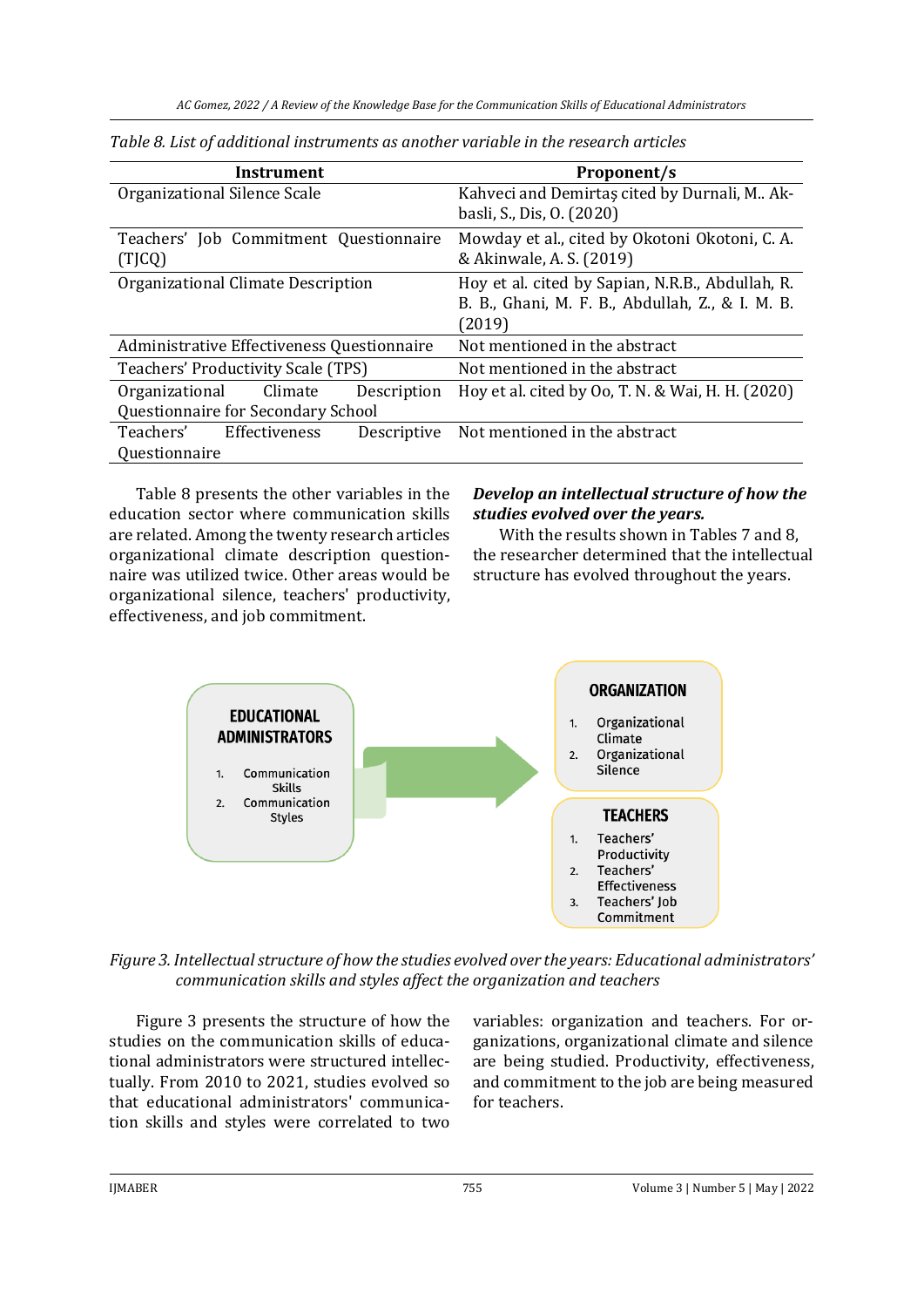Research hypotheses were crafted that the communication skills and styles of the educational administrators affect the organization and teachers. Though findings vary according to location and instruments used, the structure in Figure 8 summarizes how the twenty studies were structured.

## **Conclusion**

In this review, the researcher applied for a basic literature review in unfolding the knowledge base for the communication skills of educational administrators. For further research, it is best to scrutinize every journal to see if there are studies that were missed. Since the researcher had difficulty doing the search query strings, it is best to use advanced searches and explore other research indexing sites that allow searches through keywords in the abstract, title, and results.

The literature review provides any other researcher with a more organized way of crafting research proposals. It allows the research to be aligned with the trends in other research published and a databank of possible sources.

With the figures and tables presented, the researcher concludes that the volume of research being conducted concerning the communication skills of educational administrators is still small. Among the selected studies from a global scale, only the Philippines and Nigeria provided a higher volume of research about the field of interest. This study also involves better results when done using a descriptive survey method. Instruments are also available, which may be adopted by the researchers. However, reliability and validity must be ensured more, especially when rendered to different sets of respondents and different populations. Lastly, the researcher concludes that with this literature review, it is true enough that an educational administrator's communication skills do affect the organization and teachers.

## **Acknowledgment**

The researcher would like to acknowledge Anabella Gomez for inspiring the researcher to continue publishing research, Cavite State University Imus Campus for the untiring support, and the DLMC for the motivation to become a researcher and a writer. Most importantly, to

two fathers in my life: Charles Michael Gomez, whom I miss so much; and our Almighty Father, all for the Glory of you, for being with my family always and in all ways.

#### **References**

- Anggorowati, R. (2018) Scheming educational leaders' communication skills. Educational Administration Innovation for Sustainable Development. CRC Press. Taylor & Francis Group.
- Ayoro, R. A. & Onyeike, V. (2020). Principals' communication skills and motivation as correlates of teachers' productivity in Mission Secondary Schools in Delta State. *International Journal of Innovative Psychology & Social Development*: 8(1), 58-64.
- Cabradilla, J. (2018). The school administrators as speakers in public venues: Gains and drawbacks. *Tin-aw:* 2(1).
- Dargantes, M. (2020). Qualities of leadership relating to management skills of school heads. SMCC Higher Education Journal. *SMCC Higher Education Research Journal*: 7 (1)
- Dayton, D. (2021). The importance of a principal as a communicator. Chron Newsletter. Retrieved from: [https://work.chron.com/importance-principal](https://work.chron.com/importance-principal-communicator-15798.html)[communicator-15798.html](https://work.chron.com/importance-principal-communicator-15798.html)
- Durnali, M. Akbasli, S., Dis, O. (2020). School administrators' communication skills as predictors of organizational silence. *i.e., Inquiry in Education*: 12 (1). Retrieved from: [https://digitalcom](https://digitalcommons.nl.edu/ie/vol12/iss1/7)[mons.nl.edu/ie/vol12/iss1/7](https://digitalcommons.nl.edu/ie/vol12/iss1/7)
- Fashiku, C. O. (2016). Leaders' communication pattern: A predictor of lecturers job performance in Nigeria. *International Journal of Educational Leadership and Management*, 4(2), 103-126. Retrieved from <https://doi:10.17583/ijelm.2016.1848>
- Habaci, I., Celik, E. E., Habaci, M., Adigüzelli, F., Kurt, S. (2013). Effective communication in educational administration. *US-China Education Review*: 3 (9), 690- 702
- Hallinger, P. and Suriyankietkaew, S. (2018). Science mapping of the knowledge base on sustainable leadership. *MDPI Journal: Sustainability*. Vol. 10.
- Hoy, W. and Miskel, C. (2012). Educational administration: Theory, research, and practice. Ninth Ed. The McGraw- Hill Companies.
- Ibrahim, A. (2017). Principals' communication styles and school performance in Al Ain government schools, UAE. *International Journal of Research Studies in Education*. 10.5861/ijrse.2016.1421